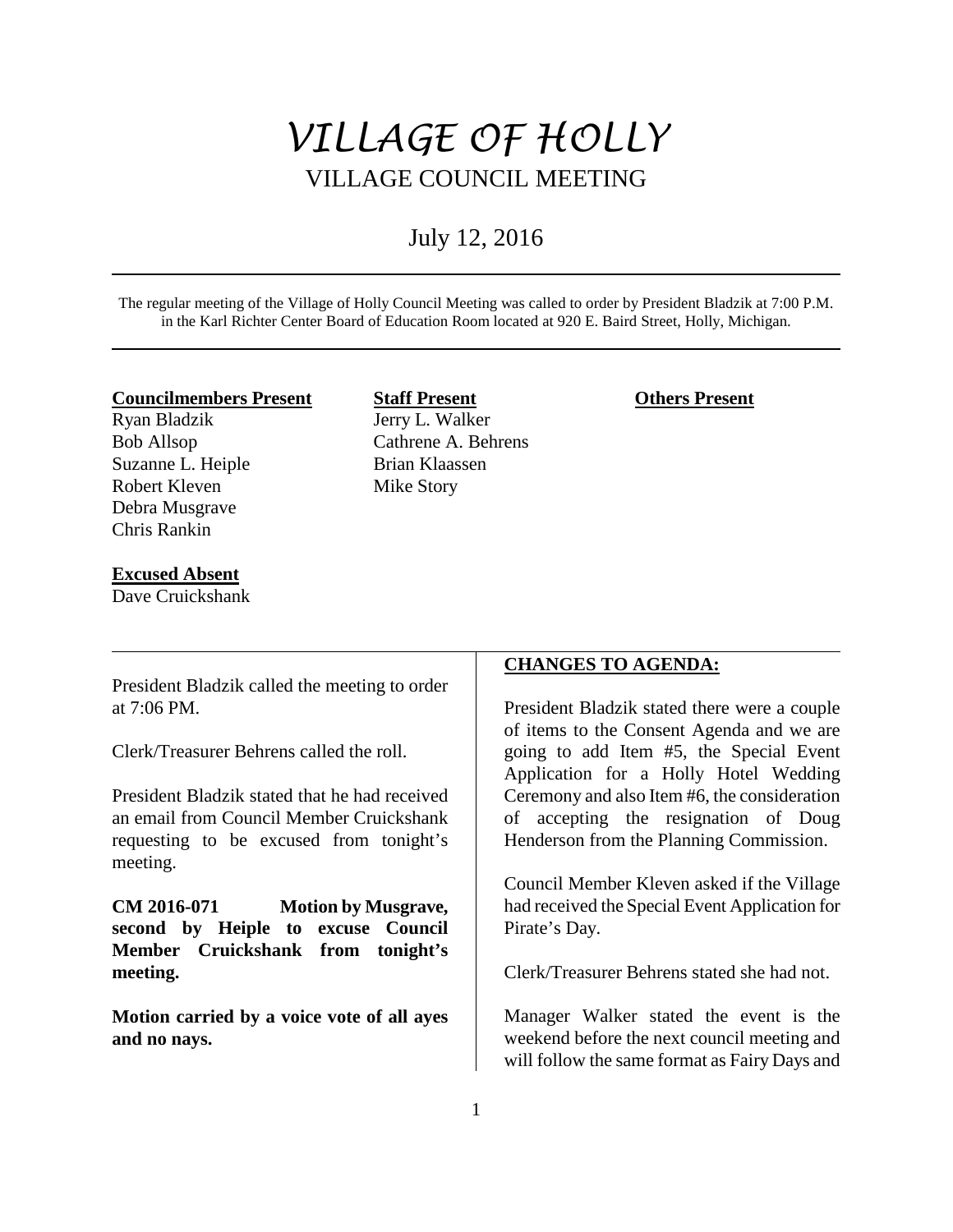#### **Village of Holly Council Meeting July 12, 2016**

we can handle this Special Event administratively through the issuance of a temporary traffic control order.

**CM 2016-072 Motion by Musgrave, second by Rankin to approve the Consent Agenda as amended.**

**Motion carried by a voice vote of all ayes and no nays.** 

#### **CONSENT AGENDA**

- 1. Agenda Approval
- 2. Consideration of the Approval of the Council Meeting Minutes of June 26, 2016.
- 3. Consideration of the Approval of Warrant 2016-013 in the amount of \$97,623.33.
- 4. Special Event
	- a. Holly Area Chamber of Commerce Sights, Sounds & Tastes.
- *5. Special Event Application a. Holly Hotel Wedding Ceremony*
- *6. Consideration of the acceptance of the letter of resignation from Doug Henderson from the Village of Holly Planning Commission.*

# **PUBLIC COMMENT**

None

#### **OLD BUSINESS**

None

#### **NEW BUSINESS**

1. **Consideration of the FY 2017 Municipal Specialized Services Contract with Smart Transportation**.

Clerk/Treasurer Behrens stated that before the Council is the annual contract that the Village enters into with Oakland County Smart. These Specialized Services funds are federal funds specifically for our door-to-door transportation where we partner with Rose Township, Holly Township and Groveland Township. The Village receives approximately \$18,400 annually which is used to fund the operations of the vehicles and drivers.

**CM 2016-073 Motion by Musgrave, second by Heiple to approve FY 2017 Municipal Specialized Services Contract with Smart Transportation and authorize the Village President to execute the contract.**

**Motion carried by a voice vote of all ayes and no nays.** 

Clerk/Treasurer Behrens stated that Attorney Gildner successfully secured a court order for the Village to enter onto the condemned property located at 302 North in order to begin the demolition process. The first step of the process requires an asbestos survey and monitoring on the property prior to any demolition taking place. She stated that she received two quotes from two different companies the first being Performance Environmental Services who was recommended by Oakland County Community and Home Improvement and the second bid was received from Global Environmental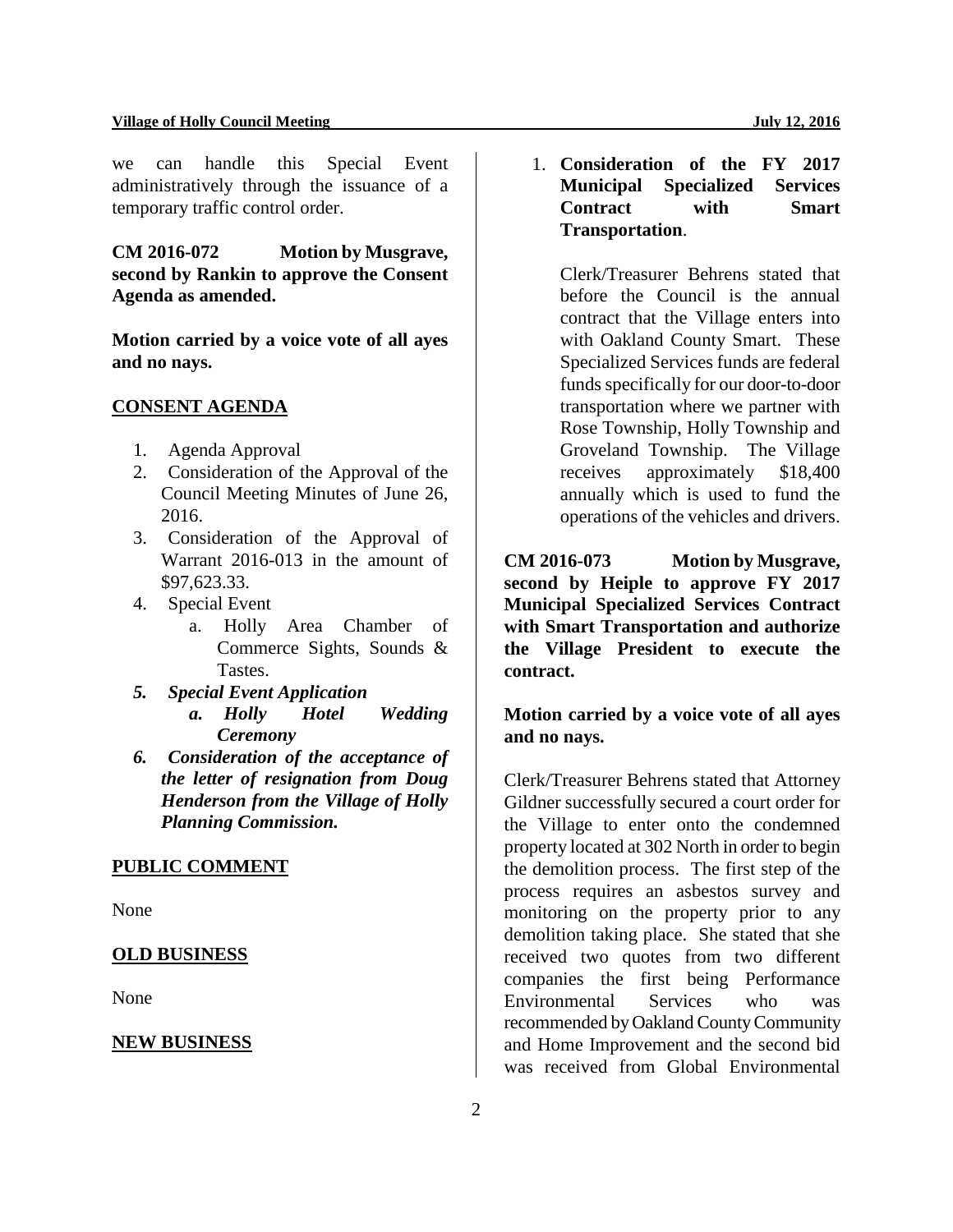#### **Village of Holly Council Meeting July 12, 2016**

Engineering, Inc. located in Holly Township. This company came recommended to the Village by Rowe Professional Services. Global Environmental Engineering, Inc. came in with a lower bid of \$1,093 for the asbestos survey and air monitoring and she is recommending council award the bid to this agency and authorize the Village President to execute the contract.

Council Member Kleven asked if the company was licensed or if anyone could do this type of work.

Clerk/Treasurer Behrens stated both companies and fully licensed and insured for this work.

Council Member Musgrave asked what type of construction this home was.

Clerk/Treasurer Behrens stated the home was wood frame construction with external siding.

President Bladzik asked if both quotes were comparing apples to apples.

Clerk/Treasurer Behrens stated they were.

**CM 2016-074 Motion by Musgrave, second by Rankin to authorize the Village President to execute the contract with Global Environmental Engineering, Inc. for the asbestos survey on the property located at 302 North Street.** 

**Motion carried by a voice vote of all ayes and no nays.** 

#### **REPORTS**

#### **Village Manager**

No report.

#### **Attorney**

Attorney Gildner stated that it has been a fairly typical month since he has last saw the Council. He secured the order on the North Road property and prepared some ordinances and had several routine conversations with Jerry and Cathy on everyday routine business.

Council Member Heiple asked about Silverman.

Attorney Gildner stated there was no news.

# **Clerk/Treasurer**

Deputy Clerk/Treasurer Gwen Walters' last day with the Village was last Friday and we had a little cake and coffee reception for her and she is super excited for the future and we are very happy for her.

#### **BOARDS AND COMMISSIONS**

Manager Walker stated there is a Historic District Commission meeting next week with two items on the agenda regarding a recommendation letter from Bob Donohue and discussion regarding the district tour which took place back in May.

Council Member Heiple stated that the Planning Commission is having a Special hearing on Thursday, July 14, 2016 at 7:00 PM to consider a zoning amendment regarding mini-storage units in a commercial district. She also attending the community center meeting tonight and since January they have had 15,396 people use the center.